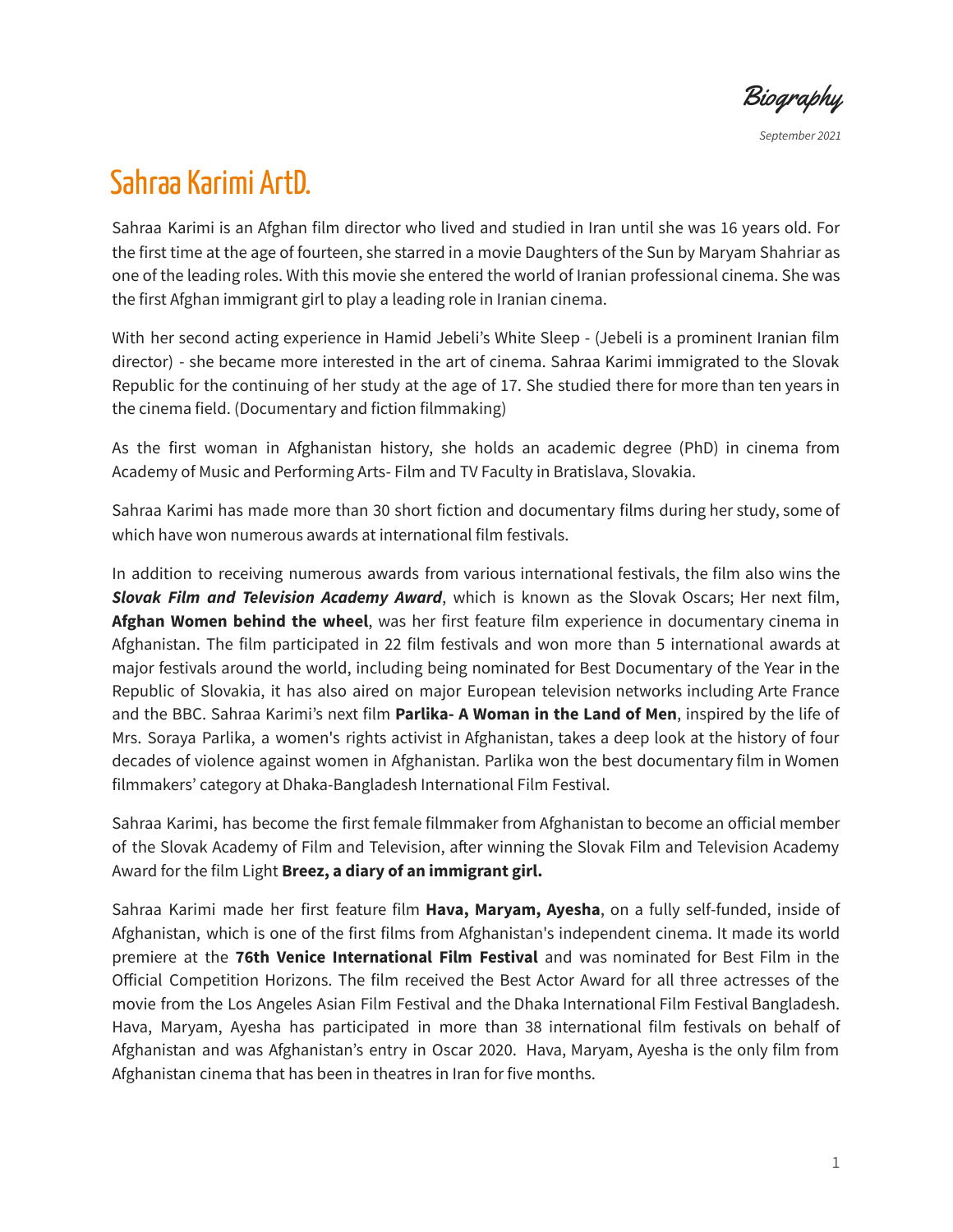Sahraa Karimi is also the first women in the history of Afghanistan who became The General Director of Afghan film, stated owned film organization through merit process in 2019.

She is currently working on her next fiction film " flight from Kabul"

# **Filmography**

- Hava, Maryam, Ayesha (Fiction feature film), Kabul, Afghanistan, 2019
- Parlika: A woman in the land of Men" (Feature documentary), Kabul, Afghanistan 2016
- Six short documentary films for UNFPA, Kabul, Afghanistan, 2015
- Angels ( 36 min. Documentary film), Daikundy Province, Afghanistan, 2014
- My beloved Afghanistan Bamyan, (30 min. Documentary),Kabul, Afghanistan 2013
- Afghan Women Behind the Wheel (56 min. documentary film), Bratislava, Slovakia, 2010
- 5 short documentary films for the Ministry of Foreign Affairs of Czech Republic PRT- Logar Province, Afghanistan 2010
- With Pigeons (30min. Documentary ), Kabul, Afghanistan 2010
- Light Breeze Memoirs from the diary of an emigrant (50 min., fiction ), Bratislava, Slovakia, 2009
- Look Back In Anger (10 min. fiction ), Bratislava, Slovakia, 2008
- Raining...(4 min., fiction film), Bratislava, Slovakia, 2008
- Zboristka (15 min. fiction , adaptation), Bratislava, Slovakia, 2008
- Silence (15min. fiction film, adaptation), Bratislava, Slovakia, 2008
- Steal or Not to Steal (10 min. fiction ), Bratislava, Slovakia, 2007
- The Hill of White Elephants (adaptation of Hemingway's tale 10 min. adaptation), Bratislava, Slovakia, 2007
- The Ballerina (03 min. fiction), Bratislava, Slovakia, 2007
- Chris: Paulina (26 min. documentary), Bratislava, Slovakia, 2007
- Derrière (10min. Fiction film), Bratislava, Slovakia, 2007
- Simona (20.min fiction film), Bratislava, Slovakia, 2007
- A simple question (26 min., documentary), Bratislava, Slovakia, 2006
- Borqe, My Prison (10 min. documentary), Bratislava, Slovakia, 2006
- One World (10 min. documentary), Bratislava, Slovakia, 2006
- Darovanému koňovi na zuby nepozeraj (3 min. Fiction film), Bratislava, Slovakia, 2006
- Kto druhému jamu kope, sám do spadne (3 min. Fiction film), Bratislava, Slovakia, 2006
- Čo oči neviadia, to srdce neboli (3 min.fiction film), Bratislava, Slovakia, 2006
- Čierna ovca (6 min. Fiction film), Bratislava, Slovakia, 2006
- Tabloid Woman Society (26 min. Documentary), Bratislava, Slovakia, 2006
- Happiness ( 20min. fiction film), Bratislava, Slovakia, 2006
- Light and Dark (5 min., fiction film),Bratislava, Slovakia, 2005
- Behold Alone Woman at the Beginning of a Cold Season (11 min., fiction-documentary), Bratislava, Slovakia, 2005
- Searching for a Dream (26 min., documentary), Bratislava, Slovakia, 2004

# **Festivals & Awards**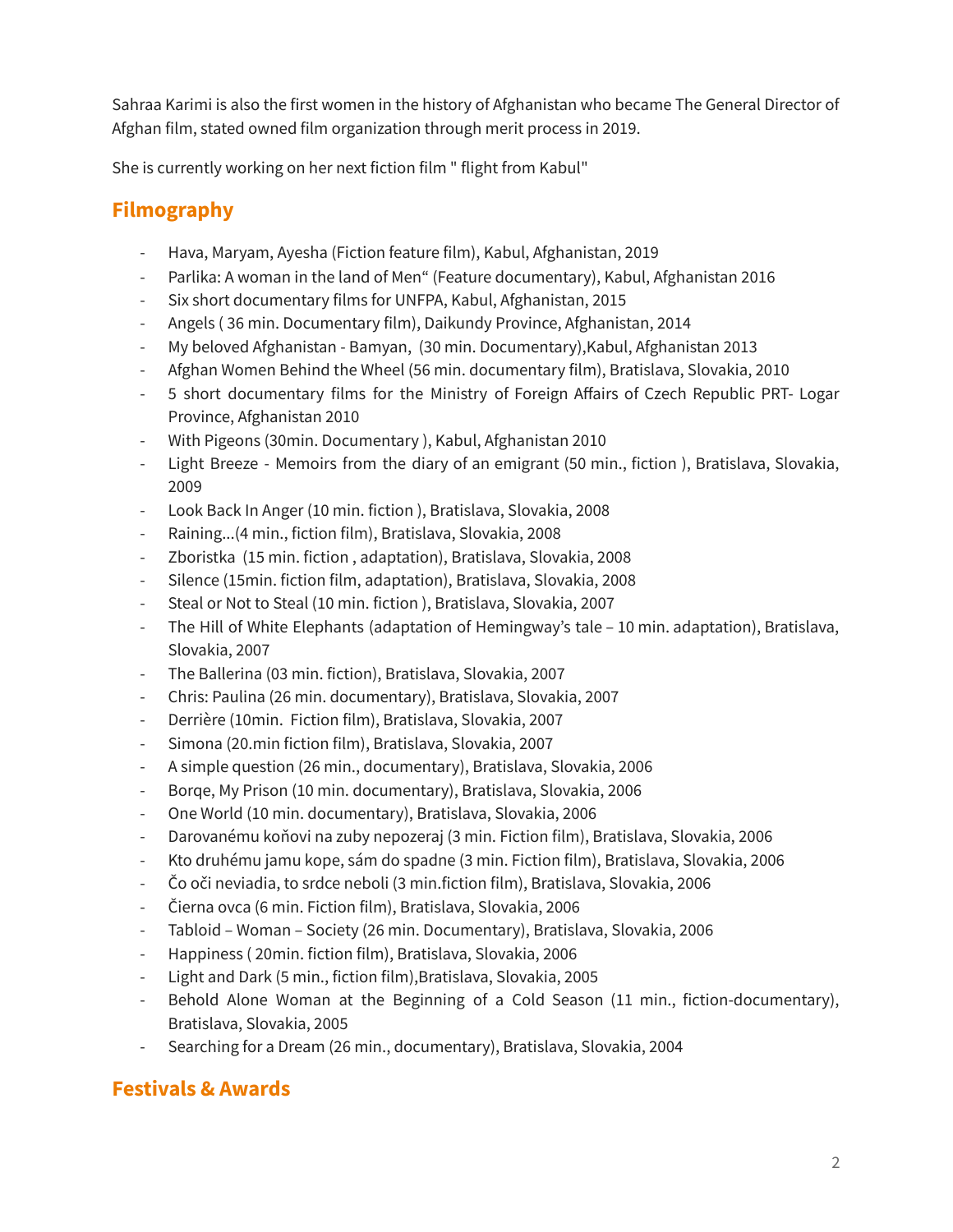#### *Film "Hava, Maryam, Ayesha"*

- World Premier; Venice Int'l Film Festival (28 Aug.- 7 Sept. 2019/Italy) Orizzonti
- Adana Golden Boll Int'l F.F. (23-29 September.2019/ Turkey)
- Mill Valley Film Festival (3-13 Oct. 2019/USA)
- Busan Int'l Film Festival (4-13 Oct.2019/ South Korea)
- Valladolid F.F. (19-26 Oct.2019/ Spain)
- Winner Best Actress Award; Asian World Film Festival (6-14 Nov.2019/ USA)
- Kolkata International Film Festival (8-15 Nov.2019/ India)
- International Film Festival India "Goa" (20-28 Nov.2019/ India)
- Cairo International Film Festival (20-29 Nov.2019/ Egypt)
- Musee Mohamed VI de Rabat (22-23 Nov.2019/Morocco)
- Int'l Crime & Punishment F.F. (22-28 Nov.2019/ Turkey)
- UN Women (25Nov.-6 Dec.2019/ Afghanistan)
- Hainan Island International Film Festival (1-8 Dec, 2019/ China)
- Asian Int'l Film Festival Arizona (6-8 Dec,.2019/ USA)
- International Film Festival of Kerala (6-12 Dec,2019/ India)
- Winner Best Actress Award; Dhaka International Film Festival (11-19 Jan.2020/Bangladesh)
- Festival Int'l des Cinemas d'Asie de Vesoul (5-12 Feb.2020/ France)

#### *Film "Parlika: A woman in the land of Men"*

- Award for Best Documentary Film, 16Dhaka International Film Festival, Bangladesh, 2018
- Roma Cinema DOC Film Fest, Italy, 2018
- Barcelona Planet Film Festival, Spain, 2017
- The 13th International Exile Film Festival, Gothenburg, Sweden,2017
- The Afghan International Films Festival, Stockholm, Sweden,2017
- 46. Lubuskiego Lata Filmowego Łagów 2017, Poland,2017
- Bratislava International film Festival, Slovakia,2016
- One World Documentary Film Festival, Bratislava, Slovakia,2016

#### *Film "Afghan Women behind the Wheel "*

- Award for Best Documentary Film in Woman Filmmaker Section, 13th Dhaka International Film Festival, Dhaka- Bangladesh, 2014
- Exile Film Festival, Malmo, Sweden, 2013
- Award for Best Research, Kish International Film Festival Kish Island, 2011
- Exile Film Festival, Gothenburg, Sweden, 2011
- 3rd Festival of Afghan Films, Stockholm, Sweden, 2011
- Best Director, Best film in Islam Section, Sole Luna Festival, Italy, 2010
- Portello River Festival, Padova, Italy, 2010
- Monterrey International Film Festival, Monterrey, Mexico, 2010
- Cinefest International Festival of Young Filmmakers, Miskolz, Hungary, 2010
- Award For The Best Documentary, Ekofilm Cesky Krumlov, Czech Republic, 2010
- Award For The Best Slovak Documentary One World. Bratislava, Slovakia, 2010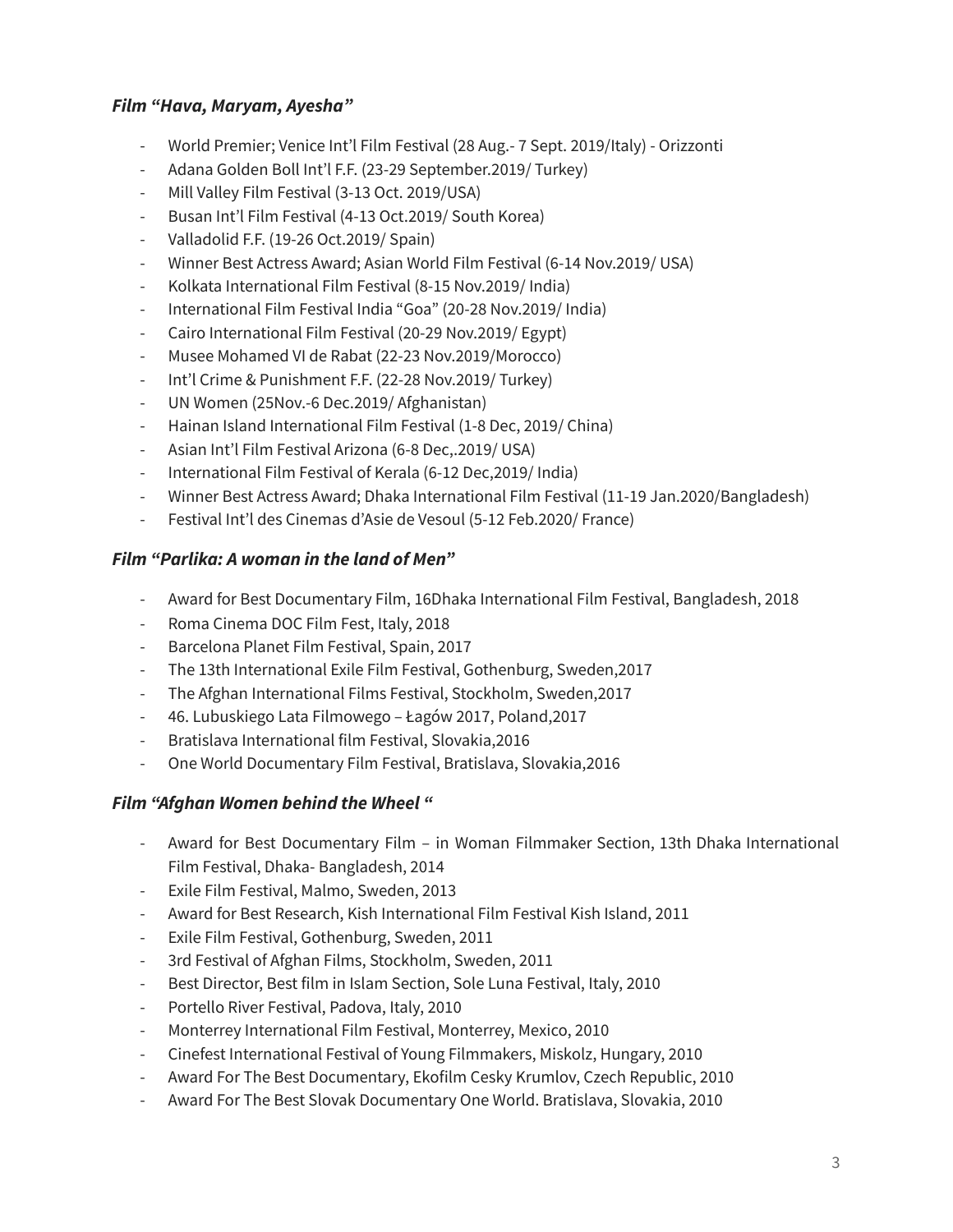- Diploma for best documentary film Festival of documentary films on human rights, Kyrgyzstan, 2010
- Jury Prize for Best Documentary Film, International Youth Film Festival It's Me, Armenia, Yerevan, 2010
- Award of Public in the Dialektus European Documentary and Anthropological Film Festival, Budapest, Hungary, 2010
- Tranzit House Cluj (Ro), 2010
- Award for Special Mention of the Jury Miradas Doc- Guía De Isora, Tenerife, International Documentary Film Festival, Terenife, Spain, 2010
- Ihrffa Film Festival, Tirana, Albania, 2010
- El Ojo Cojo Film Festival, Madrid, Spain, 2010

## *Film "Light Breeze"*

- Award for Best Film in Category "Immigration", 1th International Afghan Film Festival, London, 2015
- Award for Best Short Fiction Film & the Winner of the National Film and TV Awards in Slovakia "slnko V Sieti", 2012
- Winner of Best Film- Audience Award, Internarial Film Festival Didor Dushanbe, Tajikistan, 2012
- Free Iranian Film Festival, Berkeley, University of California, 2012
- International Student Film Festival Early Melons, 2011
- 3rd Afghan Films Festival (Stockholm, Sweden), 2011
- Grand Prix, ACKO, 13. International Student Film Festival, Bratislava, Slovakia, 2010
- Award for the Best Direction, Acko, 13. International Student Film Festival, Bratislava, Slovakia, 2010
- Award for Best Film, ACKO, 13. International Student Film Festival, Bratislava, Slovakia, 2010
- Kodak Award for best direction, ACKO, 13. International Student Film Festival, Bratislava, Slovakia, 2010
- International Film Festival Bratislava, 2009

## *Film "Who is that woman?"*

- Au Festival International des Programmers Audiovisuals, FIPA, 2006
- International Film Festival Bratislava, Slovakia, 2004
- 2nd Iranian.com Film Festival 2004, San Francisco, 2003

## *Film "Searching for a Dream"*

- Best documentary film & Best cinematography- International Film Festiva of Kabul, 2008
- Nominated for the best documentary film in National Film Awards in Slovakia (Slnko v sieti) , 2006
- 3rd Independent International Student Festival, Arbroath, Great Britain, 2006
- AČKO, 10. International Student Film Festivalročník , Slovakia, 2006
- 41st International Film Festival AFO, Olomouc, Czech Republic, 2006
- 1thDocumentary Film Festival In Alicante Mostrari , Spain, 2006